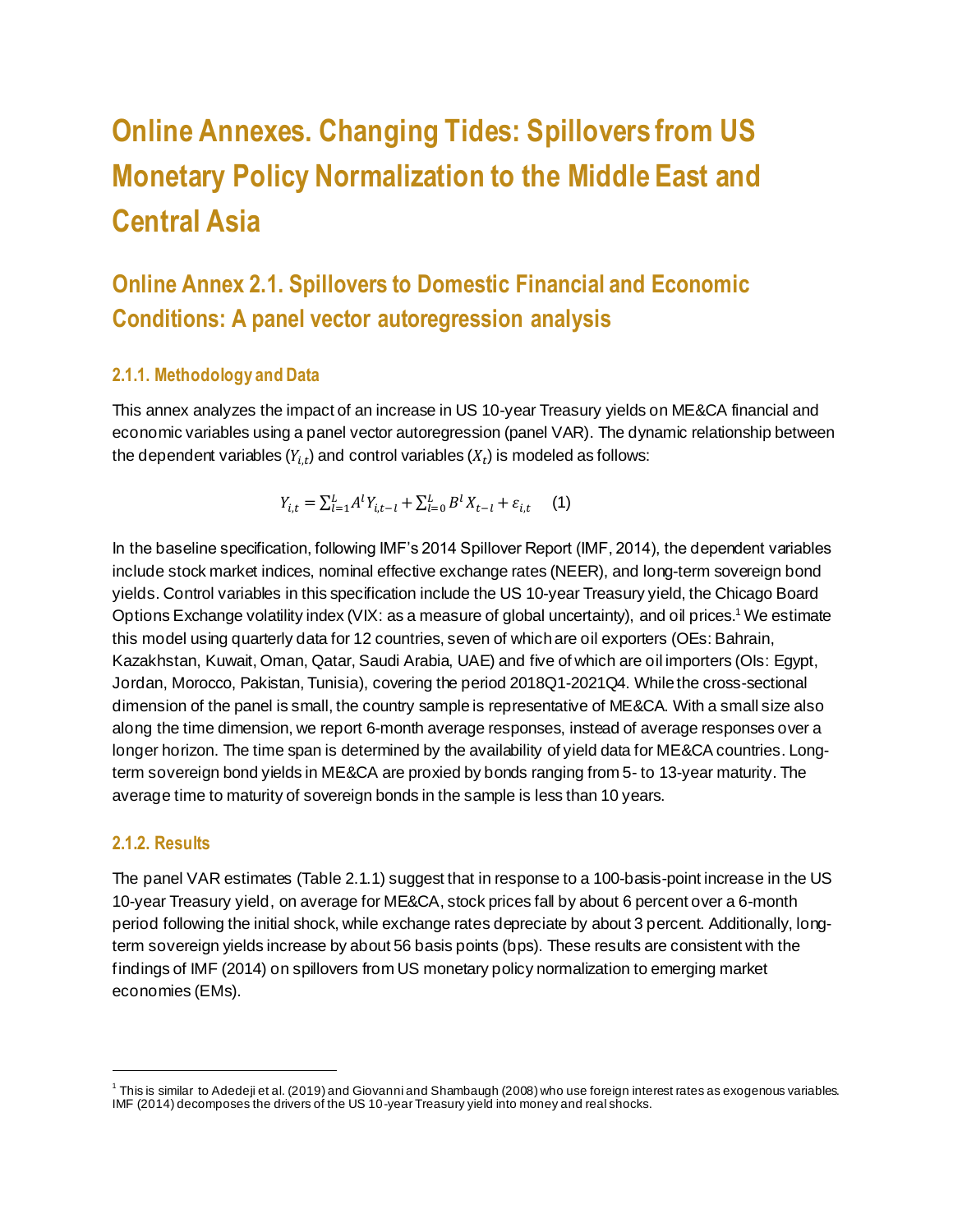In an alternative specification, we replace the stock price index with real GDP growth and include the CPI as a dependent variable. We find that a 100-bps increase in the US Treasury yield leads to a GDP contraction of about 13 bps over 6 months.<sup>2</sup>

To assess the impact of US monetary policy normalization on portfolio inflows in ME&CA, we specify a VAR model that includes a high-frequency measure of portfolio inflows (as a percentage of GDP), real GDP growth, and CPI-based inflation as dependent variables and the US 10-year Treasury yield, VIX and oil prices as exogenous variables.<sup>3</sup> The specification of this model (which excludes ME&CA sovereign yields given short-sample limitations), estimated at a quarterly frequency, has the advantage of exploiting all the information available on portfolio inflows (EPFR data), which goes back to the first quarter of 2000 for some countries in the sample. We find that, on average, a 100-bps rise in the US 10 year Treasury yield leads to an average decline in portfolio inflows of 0.28 percent of GDP over a 6-month period following the initial shock. In addition, we also find that portfolio inflows decline on average by 0.18 percent of GDP over a similar horizon following a one standard deviation increase in the VIX (which is equivalent to a 40 percent increase from its average value between 2000Q1 and 2021Q4) (Table 2.1.1).

| <b>TWARD ETTER THANGED IN A THROUGH A TABLE TO A TABLE TO A TABLE TO A TABLE TO A TABLE TO A TABLE TO A TABLE TO</b><br>(In percent change, unless stated otherwise) | US 10-year Treasury yield | <b>VIX</b> |
|----------------------------------------------------------------------------------------------------------------------------------------------------------------------|---------------------------|------------|
| Equity                                                                                                                                                               | $-6.1$                    |            |
| <b>NEER</b>                                                                                                                                                          | $-3.1$                    |            |
| Real GDP growth                                                                                                                                                      | $-0.13$                   |            |
| Sovereign yield (basis points)                                                                                                                                       | 55.9                      |            |
| Portfolio inflows (in percent of GDP)                                                                                                                                | $-0.28$                   | $-0.18$    |

| Table 2.1.1. Average 6-month Response to a 100-bps Increase in US 10-year Treasury Yield and VIX |  |  |  |  |  |  |  |
|--------------------------------------------------------------------------------------------------|--|--|--|--|--|--|--|
|--------------------------------------------------------------------------------------------------|--|--|--|--|--|--|--|

Source: IMF staff calculations.

Note: The responses are to a 100 basis points increase in the US 10-year Treasury yield and a 1 standard deviation increase in VIX.

# **2.1.3. The Role of Fundamentals**

We explore the role of fundamentals in amplifying or reducing spillovers from US monetary policy normalization by interacting the US 10-year Treasury yield and VIX with various economic fundamentals. Therefore,  $X_t$ , in addition to containing the control variable of interest, also includes a variable that represents the interaction of the control variable with dummy variables capturing whether a country has strong or weak fundamentals. These dummy variables take on one when the value of the fundamental exceeds a certain threshold and zero otherwise. The fundamentals we consider are FX reserves in percent of GDP, public debt-to-GDP ratio, and the primary fiscal balance. In addition, we explore the role played by oil prices in mitigating spillovers to oil-exporting countries (Table 2.1.2). For GCC countries, reserve coverage is inclusive of sovereign wealth fund assets. The threshold for FX reserves is set at 50 percent of GDP, which corresponds to about 3 months of import coverage in our sample. The threshold

 $^2$  This response is consistent with findings in recent studies using SVAR (Akinci and Queralto, 2021) and DSGE models (Ahmed et al., 2021).

 $3$  Portfolio inflows in this empirical exercise are fund flows collected from Emerging Portfolio Fund Research (EPFR) and aggregated at the quarterly frequency. We estimate that, on average, EPFR flows data represent 7.4 percent of total portfolio inflows in balance of payments data and follow similar dynamics. Therefore, we rescale EPFR flows by a factor of 13.5 (100/7.4).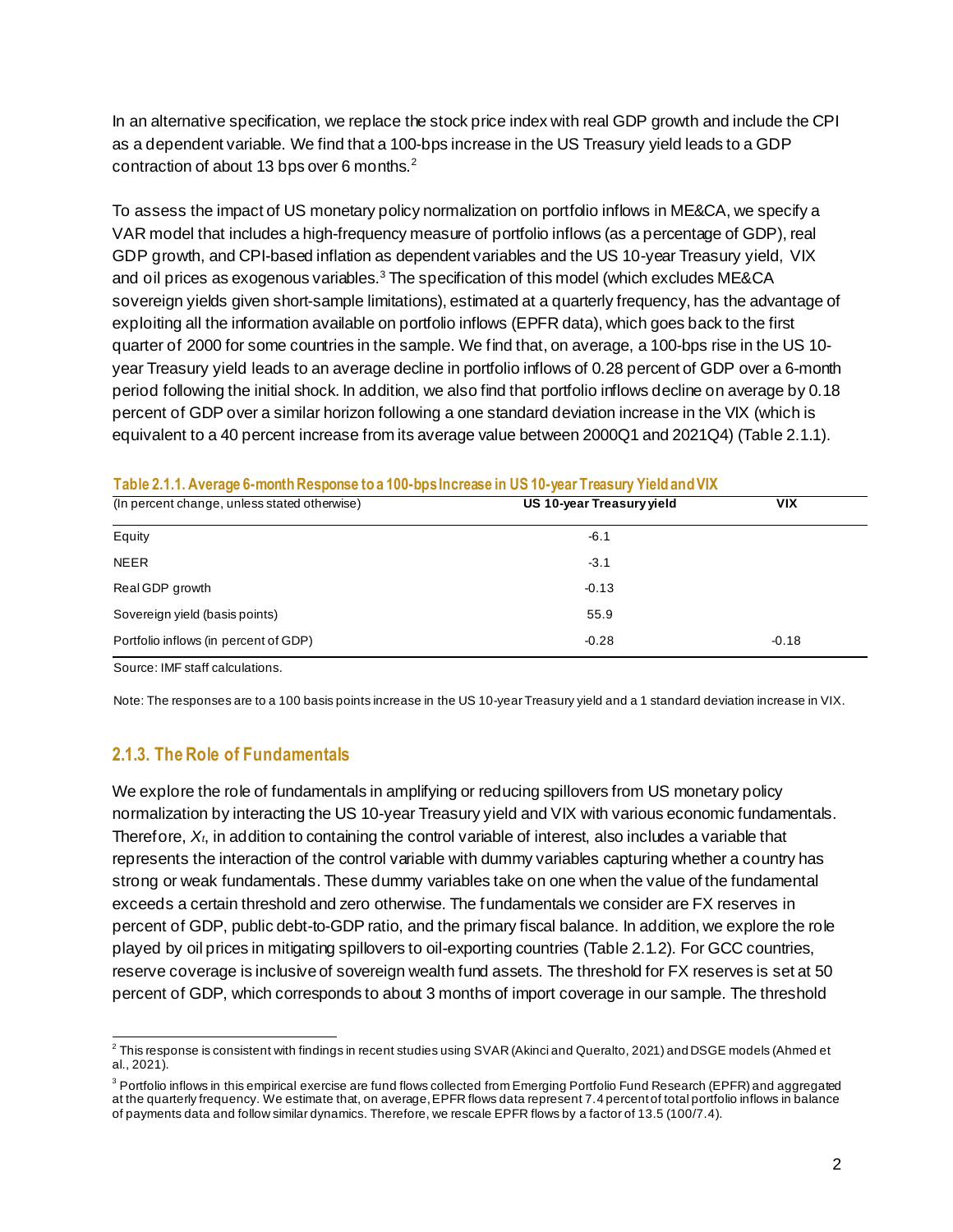for the public debt ratio is set at 70 percent of GDP, which is close to the  $75<sup>th</sup>$  percentile of its distribution in our sample. The threshold for primary fiscal balances is set at -6 percent of GDP, which roughly corresponds to the  $25<sup>th</sup>$  percentile of its distribution. For oil prices, the threshold is set at \$45 per barrel, which also corresponds to the  $25<sup>th</sup>$  percentile of the oil price distribution.<sup>4</sup>



|                                    | 25 <sub>th</sub> | 50th   | 75th |
|------------------------------------|------------------|--------|------|
| FX reserves (in months of imports) | 2.5              | 3.5    | 5.2  |
| Public debt                        | 16.6             | 37.0   | 65.1 |
| Primary balance                    | $-5.6$           | $-1.9$ | 4.4  |
| Oil prices (in \$ per barrel)      | 44.0             | 61.7   | 78.3 |
|                                    |                  |        |      |

Source: IMF staff calculations.

The estimations suggest that countries with relatively weak fundamentals are prone to more severe adverse spillovers from US monetary policy normalization (Table 2.1.3a). High FX reserves help cushion the impact of increases in US long-term yields on sovereign yields in the region. We find that when reserves are low, in response to a 100-bps increase in the US 10-year Treasury yield, sovereign yields in ME&CA rise by about 77 bps on average, while they rise by only 24 bps when reserves are high. In addition, high primary deficits amplify the spillovers of US monetary policy normalization to yields. On average, sovereign yields rise by about 59 bps in countries where the primary deficit is relatively high while they rise by about 50 bps in those where it is relatively low.

Fundamentals also play a role in limiting or amplifying spillovers to portfolio inflows in the region. On average, portfolio inflows decline by slightly more in countries with low FX reserves relative to those with high FX reserves (0.29 versus 0.27 percent of GDP) in response to a 100-bps increase in the US 10-year Treasury yield. Similarly, in countries with high public debt, portfolio inflows decline by 0.35 percent of GDP while they decline by 0.29 percent of GDP in those with low public debt following a 100 bps rise in the US 10-year yield. A high primary deficit also leads to a larger decline in portfolio inflows after a 100 bps increase in the US 10-year yield (-0.33 percent of GDP versus –0.27 percent of GDP in countries with a low deficit).

| Table 2.1.3a. Spillovers from US Monetary Policy Normalization: Role of Fundamentals     |
|------------------------------------------------------------------------------------------|
| (Average response over 6 months to a 100-bps increase in the U.S 10-year Treasury yield) |

| . .     |         |
|---------|---------|
| Low     | High    |
| 76.5    | 23.7    |
| 50.5    | 59.3    |
| 72.3    | 56.1    |
| Low     | High    |
| $-0.29$ | $-0.27$ |
| $-0.29$ | $-0.35$ |
|         |         |

<sup>4</sup> Adedeji et al. (2019) find that in GCC countries the impact of an increase in federal funds rate on non -oil GDP fades when oil prices rise above \$43 a barrel.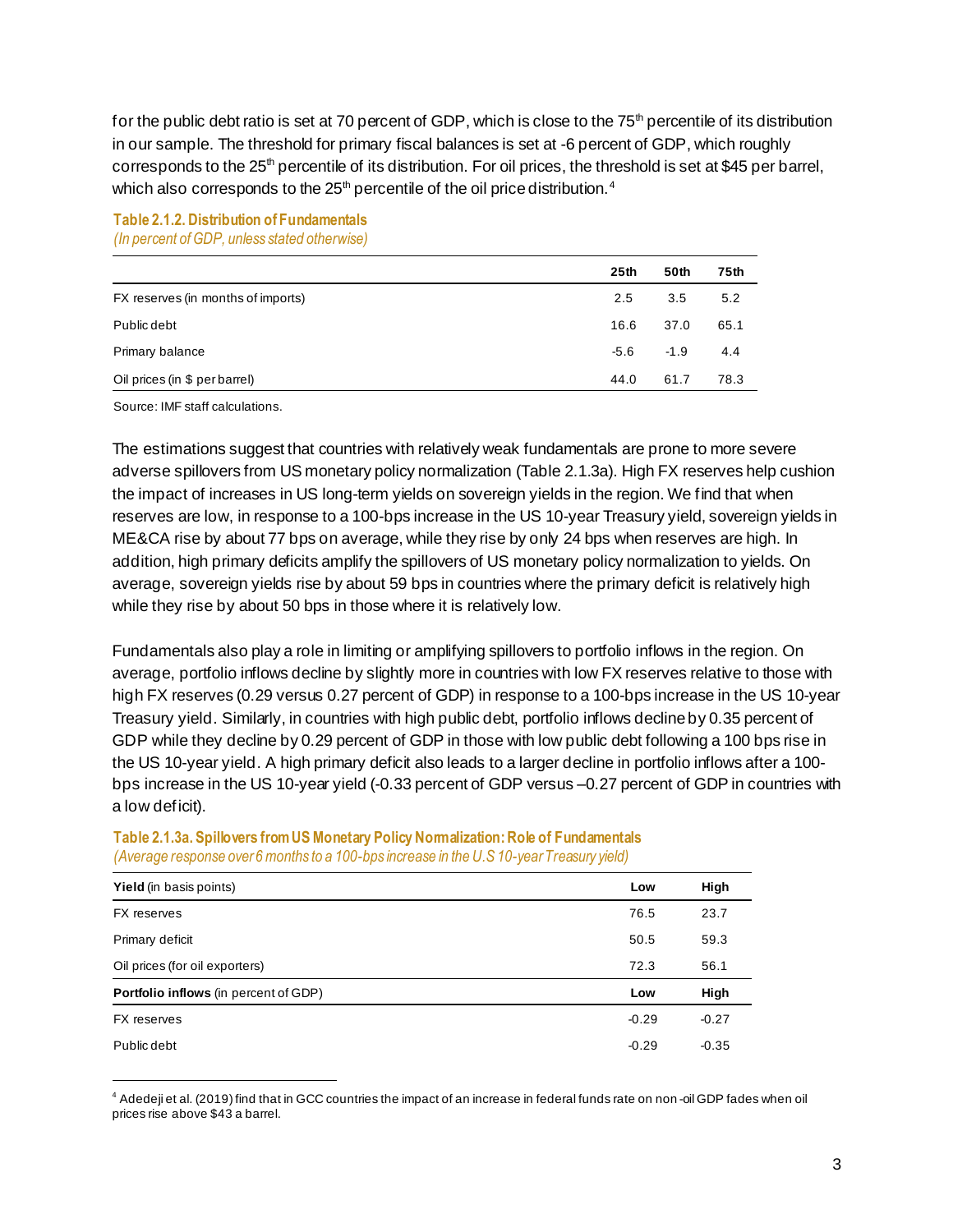| <b>Portfolio inflows</b> (in percent of GDP) | Low     | Hiah    |
|----------------------------------------------|---------|---------|
| Primary deficit                              | $-0.27$ | $-0.33$ |
| Oil prices (for oil exporters)               | $-0.20$ | $-0.11$ |
|                                              |         |         |

# **Table 2.1.3a. Spillovers from US Monetary Policy Normalization: Role of Fundamentals** *(continued)*

Source: IMF staff calculations.

Note: Low (High) refers to values of fundamentals below (above) their respective thresholds.

*(Average response over 6 months to a 100-bps increase in the U.S 10-year Treasury yield)*

# **Table 2.1.3b. Spillovers from an Increase in Global Risk Sentiment: Role of Fundamentals** *(Average response over 6 months to a one-standard deviation increase in VIX)*

| <b>Portfolio inflows</b> (in percent of GDP) | Low     | High    |
|----------------------------------------------|---------|---------|
| FX reserves                                  | $-0.21$ | $-0.14$ |
| Public debt                                  | $-0.13$ | $-0.27$ |
| Primary deficit                              | $-0.11$ | $-0.21$ |
| Oil prices (for oil exporters)               | $-0.33$ | $-0.21$ |

Source: IMF staff calculations.

Note: Low (High) refers to values of fundamentals below (above) their respective thresholds.

We also examine the impact of international oil prices, as measured by the price of Brent crude oil, on spillovers to oil-exporting countries from US monetary policy normalization (Table 2.1.3a).<sup>5</sup> We find that when oil prices are less than \$45 per barrel, spillovers to oil-exporting countries in the region get amplified. When oil prices are low, sovereign yields amongst oil exporters increase by about 72 bps. In contrast, they increase by 56 bps when oil prices are high. Similarly, when oil prices are low, portfolio inflows to oil exporters decline by 0.2 percent of GDP, while they only decline by 0.11 percent of GDP when oil prices are high. Therefore, in the current environment, high oil prices will likely mitigate spillovers from US monetary policy normalization to oil exporters in ME&CA.

Finally, we examine the role of fundamentals in mitigating or amplifying spillovers from an increase in global risk sentiment (Table 2.1.3b). We find that weaker fundamentals amplify spillovers from an increase in global risk sentiment. A one standard deviation increase in VIX leads to a decline of portfolio inflows by 0.21 percent of GDP in countries with low FX reserves. In contrast, a similar shock leads to a decline of 0.14 percent of GDP in portfolio inflows in countries with high reserves. Similarly, in countries with high public debt (primary fiscal deficit), inflows decline by 0.27 (0.21) percent of GDP, on average, whereas they only decline by 0.13 (0.11) percent of GDP when public debt (primary deficit) is low. Our estimations also suggest that oil-exporting countries suffer less drops in portfolio inflows following an increase in global risk aversion when oil prices are high (-0.21 percent of GDP versus -0.33 percent of GDP when oil prices are low).

 $^5$  To have enough variation in oil prices to effectively examine their role in amplifying or mitigating spillovers, and to circumvent the sample constraints on sovereign bond yield data, we use a proxy of sovereign yields by taking the sum of sovereign spreads available for most countries since 2002Q1—and the US 10-year Treasury yield.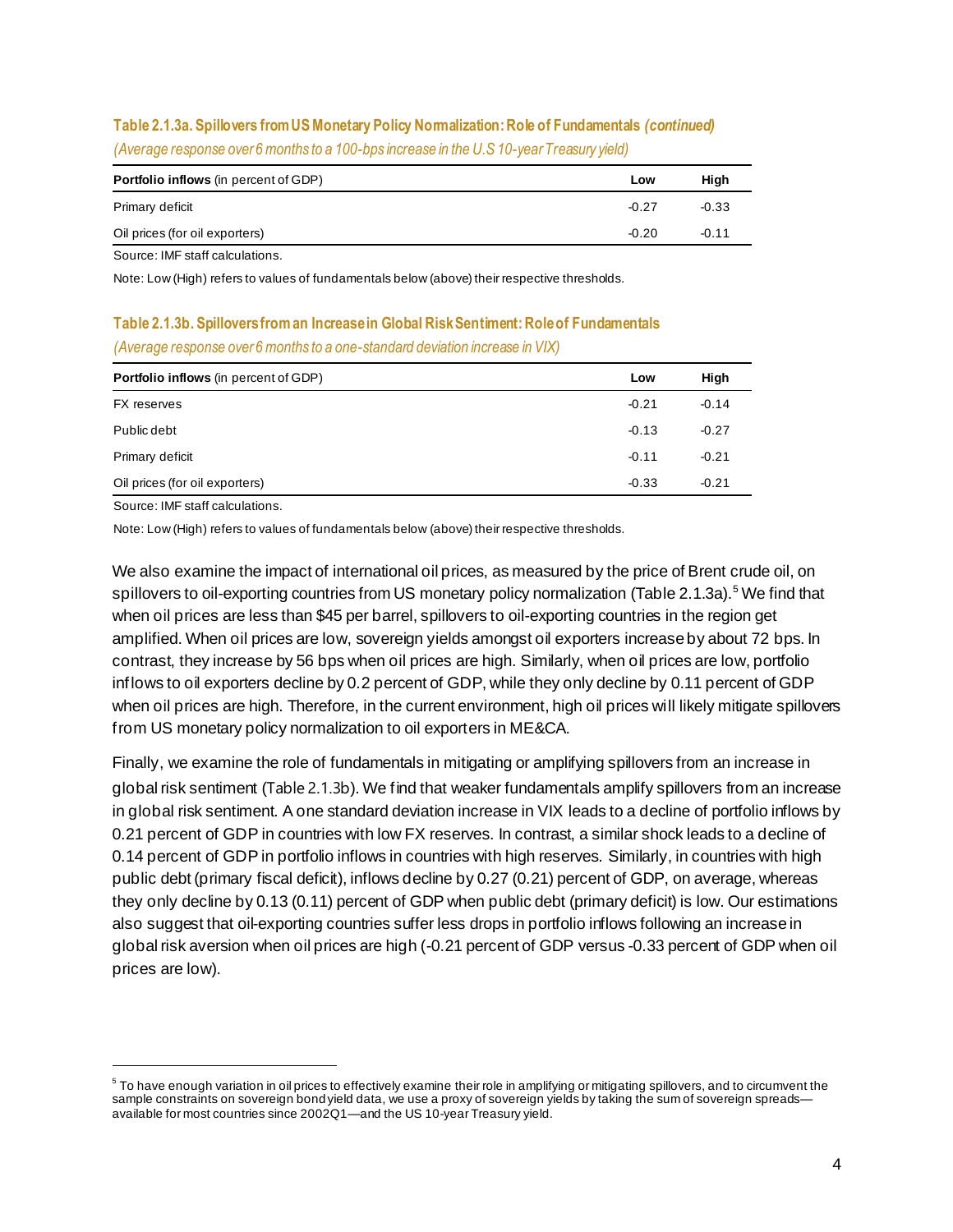# **2.1.4. Robustness Checks**

For robustness, we vary the thresholds for the various fundamentals used in this analysis to check whether our key results still hold. At various thresholds for FX reserves, we find that lower reserve coverage is associated with a higher increase in sovereign yields, in response to a hike in US long-term yields—results are invariant to increasing the threshold for FX reserves as the sample composition of countries with low and high reserve coverage does not change (Table 2.1.4). We also find that a lower primary balance and lower oil prices (for oil exporters), under alternative thresholds, consistently lead to a higher increase in yields from monetary tightening in the US. Similarly, we find that lower reserve coverage, higher debt, higher primary deficits, and lower oil prices lead to a larger decline in portfolio inflows following a rise in the US 10-year Treasury yield and global risk aversion as measured by VIX (Table 2.1.5).

| FX Reserves (in percent of GDP)               | Low  | High |  |
|-----------------------------------------------|------|------|--|
| 50                                            | 76.5 | 23.7 |  |
| 60                                            | 76.5 | 23.7 |  |
| 70                                            | 76.5 | 23.7 |  |
| Primary balance (in percent of GDP)           |      |      |  |
| $-5.5$                                        | 61.1 | 47.8 |  |
| $-6.0$                                        | 59.3 | 50.5 |  |
| $-7.5$                                        | 55.3 | 54.5 |  |
| Oil prices (in US\$ per barrel, only for OEs) |      |      |  |
| 40                                            | 95.7 | 59.1 |  |
| 45                                            | 72.3 | 56.1 |  |
| 60                                            | 53.3 | 46.0 |  |

#### **Table 2.1.4. Role of Fundamentals in Driving Spillovers to Sovereign Yields** *(Average response over 6 months to a 100-bps increase in the U.S. 10-year Treasury yield)*

Source: IMF staff calculations.

### **Table 2.1.5. Role of Fundamentals in Driving Spillovers to Portfolio Inflows**

*(Average response over 6 months)*

|                                            |         | year Treasury yield | Impact of a 100 bps rise in the US 10- Impact of one standard deviation rise<br>in VIX |         |
|--------------------------------------------|---------|---------------------|----------------------------------------------------------------------------------------|---------|
| <b>FX Reserves</b> (in percent of GDP)     | Low     | High                | Low                                                                                    | High    |
| 40                                         | $-0.3$  | $-0.27$             | $-0.22$                                                                                | $-0.14$ |
| 50                                         | $-0.29$ | $-0.27$             | $-0.21$                                                                                | $-0.14$ |
| <b>Public Debt</b> (in percent of GDP)     |         |                     |                                                                                        |         |
| 70                                         | $-0.29$ | $-0.35$             | $-0.13$                                                                                | $-0.21$ |
| 80                                         | $-0.27$ | $-0.33$             | $-0.15$                                                                                | $-0.26$ |
| <b>Primary Deficit</b> (in percent of GDP) |         |                     |                                                                                        |         |
| 5.5                                        | $-0.27$ | $-0.3$              | $-0.11$                                                                                | $-0.2$  |
| 6                                          | $-0.27$ | $-0.33$             | $-0.11$                                                                                | $-0.21$ |
| 7.5                                        | $-0.26$ | $-0.33$             | $-0.13$                                                                                | $-0.22$ |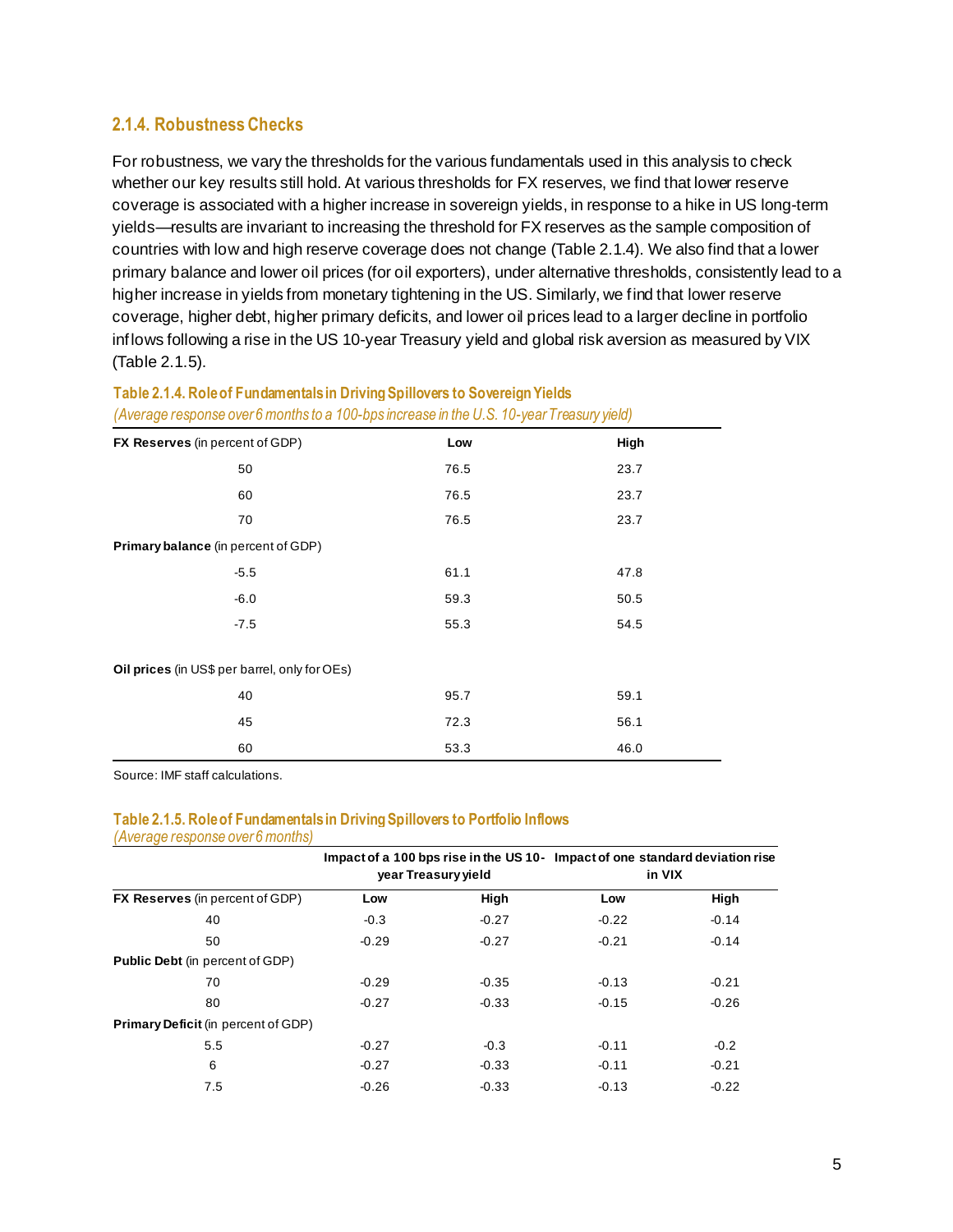#### **Table 2.1.5. Role of Fundamentals in Driving Spillovers to Portfolio Inflows** *(continued) (Average response over 6 months)*

|                                                               |         | year Treasury yield | Impact of a 100 bps rise in the US 10- Impact of one standard deviation rise<br>in VIX |         |
|---------------------------------------------------------------|---------|---------------------|----------------------------------------------------------------------------------------|---------|
| <b>Oil Prices</b> (in US\$ per barrel, only<br>for OE sample) |         |                     |                                                                                        |         |
| 40                                                            | $-0.25$ | $-0.12$             | $-0.39$                                                                                | $-0.24$ |
| 45                                                            | $-0.2$  | $-0.11$             | $-0.33$                                                                                | $-0.21$ |
| 60                                                            | $-0.24$ | $-0.15$             | $-0.23$                                                                                | $-0.13$ |

Source: IMF staff calculations.

Note: Low (High) refers to values of fundamentals below (above) their respective thresholds.

For robustness, we also estimate the panel VAR using the US 2-year Treasury yield as an alternative measure for US monetary policy normalization, instead of the US 10-year Treasury yield. We find that the results are broadly unchanged (Table 2.1.6).

**Table 2.1.6. Spillovers from a 100-bps-increase in the US 2-year Treasury Yield**

| (Average responses: in percentage points, unless stated otherwise)   |         |         |
|----------------------------------------------------------------------|---------|---------|
| Equity                                                               | $-7.0$  |         |
| <b>NEER</b>                                                          | $-5.5$  |         |
| Sovereign Yields (basis points)                                      | 57.3    |         |
| Real GDP Growth                                                      | $-0.28$ |         |
| Portfolio inflows (in percent of GDP)                                | $-0.17$ |         |
| Portfolio inflows across fundamentals in percent of GDP (thresholds) | Low     | High    |
| FX Reserves (50%)                                                    | $-0.19$ | $-0.16$ |
| Public Debt (70%)                                                    | $-0.15$ | $-0.27$ |
| Primary Fiscal Deficit (6%)                                          | $-0.16$ | $-0.35$ |

Source: IMF staff calculations.

Note: Low (High) refers to values of fundamentals below (above) their respective thresholds.

# **2.1.5. Additional Fundamentals: 2012 vs 2021**

The chart on the left-hand side in Figure 2.1.1 shows that, in most ME&CA countries, foreign exchange reserves to imports have increased in 2021 relative to their level in 2012 when the region faced the taper tantrum announcement. The chart on the right-hand side shows that fiscal balances deteriorated in 2021 compared to their level in 2012 in most of the region's countries.





Source: IMF World Economic Outlook Database; and IMF staff calculations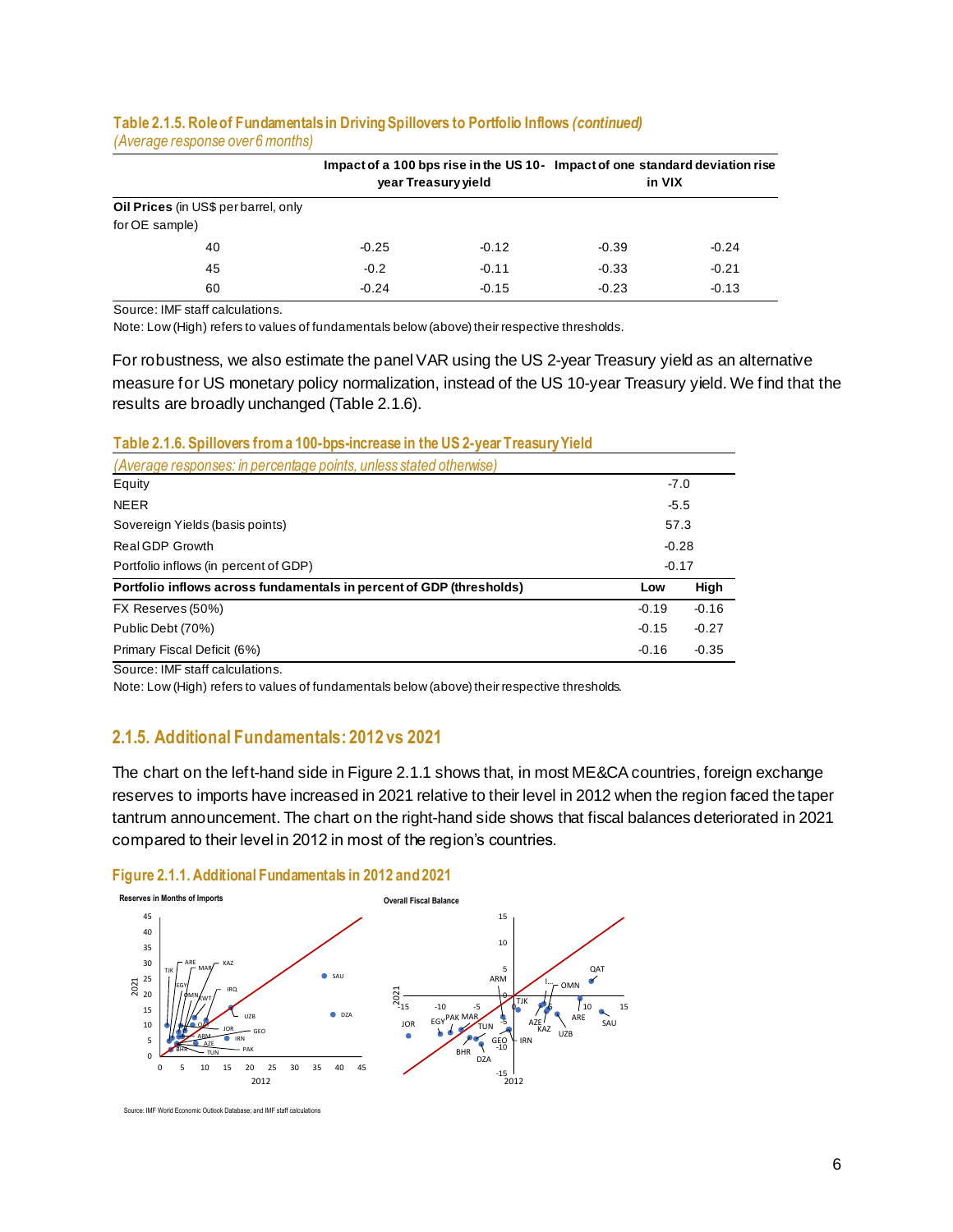# **Online Annex 2.2. Global Financial Conditions and Portfolio Inflows to ME&CA**

# **2.2.1. Methodology and Data**

To quantify spillovers from tightening global financial conditions to portfolio inflows in ME&CA, this analysis adopts the empirical framework employed in the October 2019 MCD Regional Economic Outlook while extending the sample period and augmenting the capital flow model with additional "pull" factors. The analysis uses annual country-level data, including balance of payments portfolio inflows, over the 1990-2021 period for two separate samples covering ME&CA countries and other EMs. The ME&CA sample includes 14 countries, of which 7 are oil exporters (Azerbaijan, Bahrain, Kazakhstan, Kuwait, Oman, Qatar, and Saudi Arabia) and 7 are oil importers (Armenia, Egypt, Georgia, Jordan, Morocco, Pakistan, and Tunisia). The following empirical model is estimated for ME&CA and other EMs:

$$
Pinf_{i,t} = \beta_0 + \beta_1 US\_Yield_t + \beta_2 \ln (VIX)_t + \beta_3 g (Oil)_t + \sum_{j=4}^{J} \beta_j X_{j,i,t} + \varepsilon_{i,t} (2)
$$

where  $\mathit{Pinf}_{i,t}$  represents portfolio inflows scaled by GDP in country *i*, in year *t*,  $\mathit{US\_Yield}_t$ represents the US 10-year Treasury yield in year *t*,  $VIX_t$  represents the CBOE implied volatility index in year  $t$ ,  $\mathrm{g}\left(\mathit{Oil}\right)_{t}$  is the annual growth rate of oil prices,  $X_{i,t}$  represents a set of country variables capturing "pull" factors (economic growth, capital account openness, and quality of institutions) and  $\varepsilon_{i,t}$  is an error term. $^6$  Table 2.2.1 describes the variables used in the analysis. Tables 2.2.2 and 2.2.3 report summary statistics for the main variables used in analysis for the ME&CA and EMs samples, respectively.

| Variable                            | <b>Description</b>                                                                                                                                                                                                                                                                                     | <b>Source</b>                                                |
|-------------------------------------|--------------------------------------------------------------------------------------------------------------------------------------------------------------------------------------------------------------------------------------------------------------------------------------------------------|--------------------------------------------------------------|
| Portfolio Inflows                   | Balance of Payment's Net Incurrence of Portfolio Liabilities as a percentage of<br>GDP. Net incurrence of portfolio liabilities accounts for non-resident inflows<br>and outflows to/from domestic debt and equity markets.                                                                            | <b>IMF World Economic</b><br>Outlook, Balance of<br>Payments |
| Real GDP Growth                     | Annual growth in real GDP.                                                                                                                                                                                                                                                                             | <b>IMF World Fconomic</b><br>Outlook.                        |
| Oil Price Growth                    | Annual growth in yearly average international Brent oil price.                                                                                                                                                                                                                                         | Bloomberg                                                    |
| <b>Financial Markets'</b><br>Depth  | Financial Markets Depth is a subindex of the IMF Financial Development<br>Index. It compiles data on stock market capitalization to GDP, stocks traded to<br>GDP, international debt securities of government to GDP, and total debt<br>securities of financial and non-financial corporations to GDP. | <b>IMF Financial</b><br>Development Index<br>Database        |
| Log (VIX)                           | Natural logarithm of the Chicago Board Options Exchange (CBOE) Volatility<br>Index.                                                                                                                                                                                                                    | <b>FRED Database</b>                                         |
| US 10-year<br><b>Treasury Yield</b> | Market yield on US Treasury securities at 10-year constant maturity                                                                                                                                                                                                                                    | <b>FRED Database</b>                                         |

#### **Table 2.2.1. Variables' Descriptions and Sources**

 $6$  As in the MCD October 2019 REO, we measure portfolio inflows by the BOP "net incurrence of portfolio liabilities", which is inclusive of non-resident inflows and outflows to/from local debt and equity markets.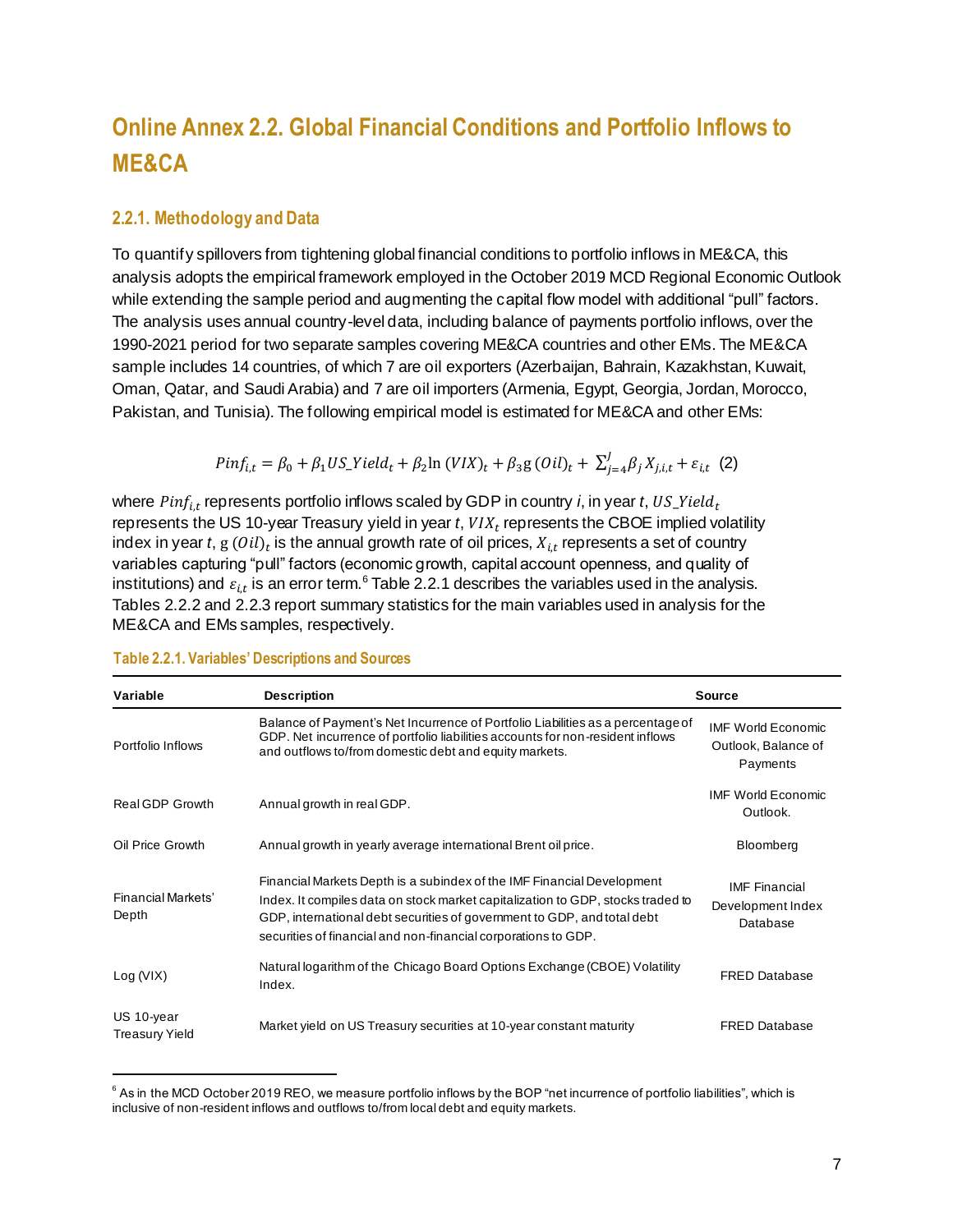#### **Table 2.2.1. Variables' Descriptions and Sources** *(continued)*

| Variable                            | <b>Description</b>                                                                                                                                                                                                                                                                         | <b>Source</b>                        |
|-------------------------------------|--------------------------------------------------------------------------------------------------------------------------------------------------------------------------------------------------------------------------------------------------------------------------------------------|--------------------------------------|
| <b>ICRG</b>                         | International Country Risk Guide composite risk index measuring a country's<br>risk profile. Values range between 0 and 100, with high values indicating less<br>risk.                                                                                                                     | The PRS Group                        |
| Capital Openness                    | Chinn-Ito Capital Account Openness Index scaled between 0 and 1, with<br>higher values indicating more capital account openness.                                                                                                                                                           | Chinn-Ito                            |
| Sovereign Credit<br>Rating          | For each country and year, the average of three sovereign credit ratings by<br>Standard & Poor's, Fitch, Moody's. Credit ratings are converted into numerical<br>values between $-6$ and 10. The lowest rating by each agency is assigned $-6$<br>while the highest rating is assigned 10. | Bloomberg                            |
| Public Debt to GDP                  | Stock of sovereign debt divided by annual gross domestic product                                                                                                                                                                                                                           | <b>IMF World Economic</b><br>Outlook |
| <b>FX Reserves to</b><br><b>GDP</b> | Stock of official international reserves divided by annual gross domestic<br>product                                                                                                                                                                                                       | <b>IMF World Economic</b><br>Outlook |

Source: IMF staff calculations.

#### **Table 2.2.2. Summary Statistics for the ME&CA Sample**

|                                     | 25 <sub>th</sub> | 50th | 75th | Mean  | Std  |
|-------------------------------------|------------------|------|------|-------|------|
| Portfolio Inflows (percent of GDP)  |                  | 0.17 | 0.91 | 0.86  | 2.42 |
| Real GDP Growth (percentage change) | 2.08             | 4.09 | 6.46 | 3.92  | 7.71 |
| ICRG Risk Index (units)             | 64.75            | 71   | 75.5 | 69.97 | 8.34 |
| Capital Openness (units)            | 0.16             | 0.7  |      | 0.59  | 0.37 |

Source: IMF staff calculations.

#### **Table 2.2.3. Summary Statistics for the EMSample**

|                                     | 25th  | 50th  | 75th  | Mean  | Std  |
|-------------------------------------|-------|-------|-------|-------|------|
| Portfolio Inflows (percent of GDP)  |       | 0.21  | 1.46  | 0.91  | 2.25 |
| Real GDP Growth (percentage Change) | 1.82  | 4.16  | 6.28  | 3.66  | 4.24 |
| ICRG Risk Index (units)             | 62.75 | 67.5  | 71.52 | 66.56 | 7.52 |
| Capital Openness (units)            | 0.164 | 0.417 | 0.7   | 0.43  | 0.31 |

Source: IMF staff calculations.

# **2.2.2. Regression Results**

Results of the regression analysis using the US 10-year Treasury yield, VIX, and oil prices as explanatory variables are reported in columns (1)-(2) of Table 2.2.4. The results are consistent with Eichengreen, Gupta, and Masetti (2018) and suggest that portfolio inflows to both EMs and ME&CA are sensitive to changes in US interest rates and global risk sentiment.

Including additional variables capturing "pull" factors, such as real GDP growth, capital account openness, and the ICRG composite index as well as year dummy variables in columns (3)-(4) does not alter our finding of a negative and statistically significant association between the US 10-year Treasury yield and VIX on one hand and portfolio inflows-to-GDP on the other hand. Oil price growth is positively and statistically significantly associated with portfolio inflows in ME&CA. In column (5), an interaction term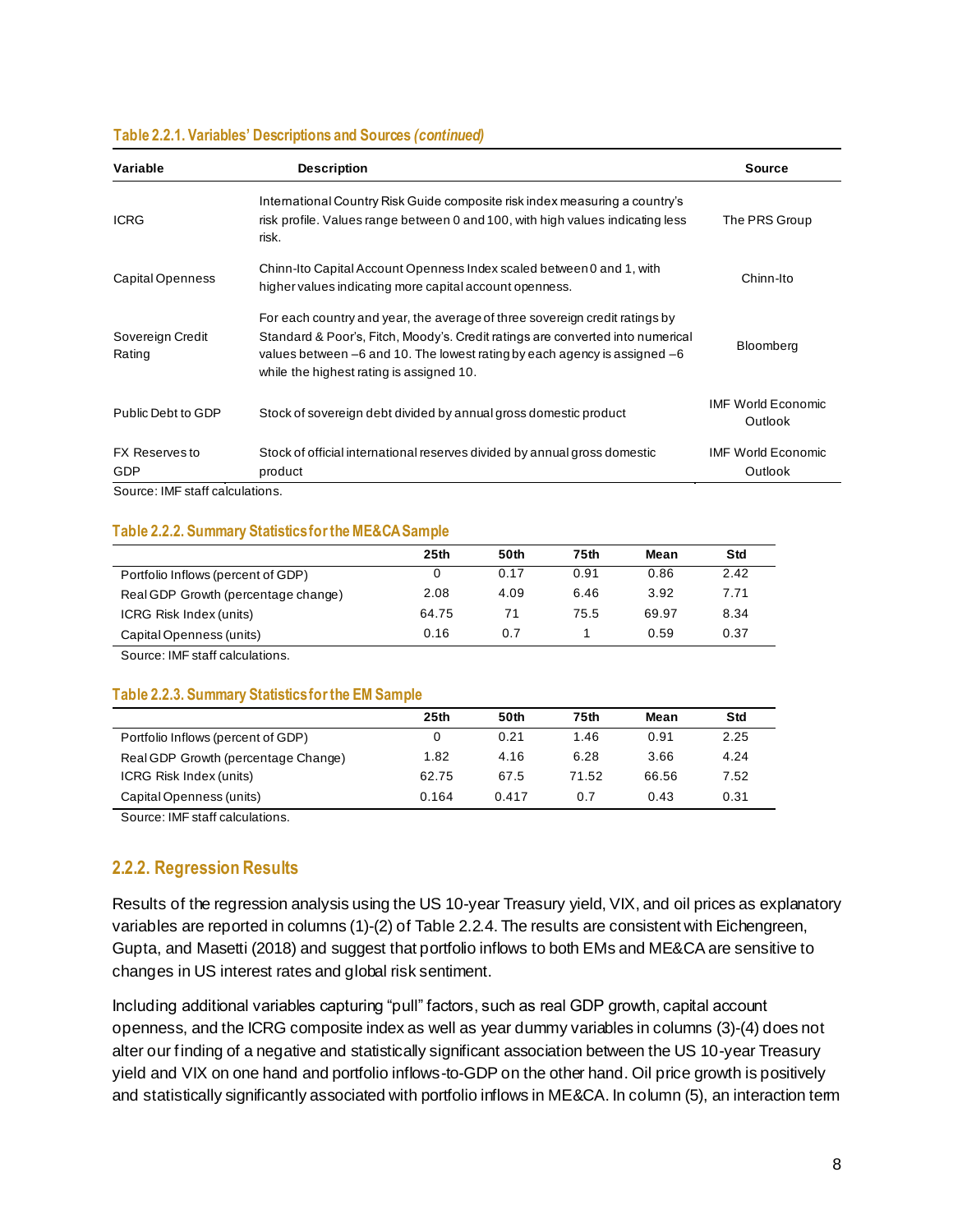between a dummy variable that takes on one for oil-exporters and zero otherwise and oil price growth is included in the regression model. The estimation suggests that the positive impact of oil prices on portfolio inflows accrues only to oil-exporting countries. Higher oil prices increase portfolio inflows to oil exporters, given the improvement in oil exporters' sovereign risk profiles. While real GDP growth appears positive across all regression specifications, it is, however, statistically insignificant. <sup>7</sup>

Columns (6)-(7) further include dummy variables capturing the strength of economic fundamentals (public debt-to-GDP, FX reserves-to-GDP, and sovereign ratings) as well as country fixed effects. These measures of economic fundamentals cannot be precisely identified at annual frequency, but the result on the association between US yields and VIX and portfolio inflows continues to hold. Moreover, in most reported specifications, ME&CA countries in the sample are, on average, more sensitive to changes in financial conditions and risk sentiment than other EMs.

To assess the potential role of financial markets in mitigating or amplifying spillovers to ME&CA from US monetary policy tightening and worsening global risk sentiment, we augment the portfolio inflows models reported in Table 2.2.4 with an interaction variable between a measure of financial markets' depth and the US 10-year Treasury yield (Table 2.2.5) and an interaction variable between a measure of financial markets' depth and VIX (Table 2.2.6). In both tables, market depth is a dummy variable that takes on 1 if the value of Financial Markets' Depth (as described in Table 2.2.1) is higher than the sample median in each year and 0 otherwise. The estimations suggest that countries with more developed financial markets suffer less declines in their portfolio inflows due to a rise in US interest rates or global market uncertainty. This result is robust across both samples (ME&CA and EMs) and model specifications. Importantly, the result that US monetary policy tightening and rise in global risk aversion drive down portfolio inflows in ME&CA by more than they do in other EMs continues to hold.

|                            | (1)         | $\overline{(2)}$ | (3)         | (4)        | $\overline{(5)}$ | (6)         | (7)        |
|----------------------------|-------------|------------------|-------------|------------|------------------|-------------|------------|
| <b>VARIABLES</b>           | EM          | ME&CA            | EM          | ME&CA      | ME&CA            | EM          | ME&CA      |
|                            |             |                  |             |            |                  |             |            |
| Portfolio Inflows/GDP      |             |                  |             |            |                  |             |            |
|                            |             |                  |             |            |                  |             |            |
| <b>US Yield</b>            | $-0.156***$ | $-0.305***$      | $-0.140***$ | $-0.249**$ | $-0.264**$       | $-0.193***$ | $-0.204*$  |
|                            | (0.038)     | (0.062)          | (0.053)     | (0.116)    | (0.122)          | (0.055)     | (0.120)    |
| Log of VIX                 | $-1.241***$ | $-0.810*$        | $-0.891***$ | $-1.208**$ | $-1.215**$       | $-1.012***$ | $-1.239**$ |
|                            | (0.257)     | (0.460)          | (0.332)     | (0.554)    | (0.543)          | (0.336)     | (0.519)    |
| Oil price growth           | $-0.002$    | $0.010**$        | $-0.003$    | $0.011**$  | $-0.000$         | $-0.004$    | $0.013**$  |
|                            | (0.003)     | (0.005)          | (0.003)     | (0.005)    | (0.004)          | (0.003)     | (0.006)    |
| (Oil Exporter) * Oil Price |             |                  |             |            | $0.023**$        |             |            |
| (growth)                   |             |                  |             |            |                  |             |            |
|                            |             |                  |             |            | (0.010)          |             |            |
| Real GDP growth            |             |                  | 0.059       | 0.036      | 0.079            | $0.167**$   | 0.072      |
|                            |             |                  | (0.068)     | (0.069)    | (0.081)          | (0.078)     | (0.085)    |
| <b>Capital Openness</b>    |             |                  | 0.275       | 1.689***   | $1.430***$       | 0.274       | 0.525      |
|                            |             |                  | (0.265)     | (0.474)    | (0.437)          | (0.381)     | (0.596)    |
| <b>ICRG</b>                |             |                  | $0.059***$  | 0.003      | $-0.023$         | $0.033**$   | $-0.032$   |
|                            |             |                  | (0.011)     | (0.020)    | (0.024)          | (0.015)     | (0.038)    |
| Year dummy controls        | X           | X                | <b>YES</b>  | <b>YES</b> | <b>YES</b>       | <b>YES</b>  | <b>YES</b> |

#### **Table 2.2.4. Panel-data Regression Results**

 $^7$  Similarly, BIS (2021) reports a statistically insignificant association between economic growth and portfolio inflows in a sample of EMDEs.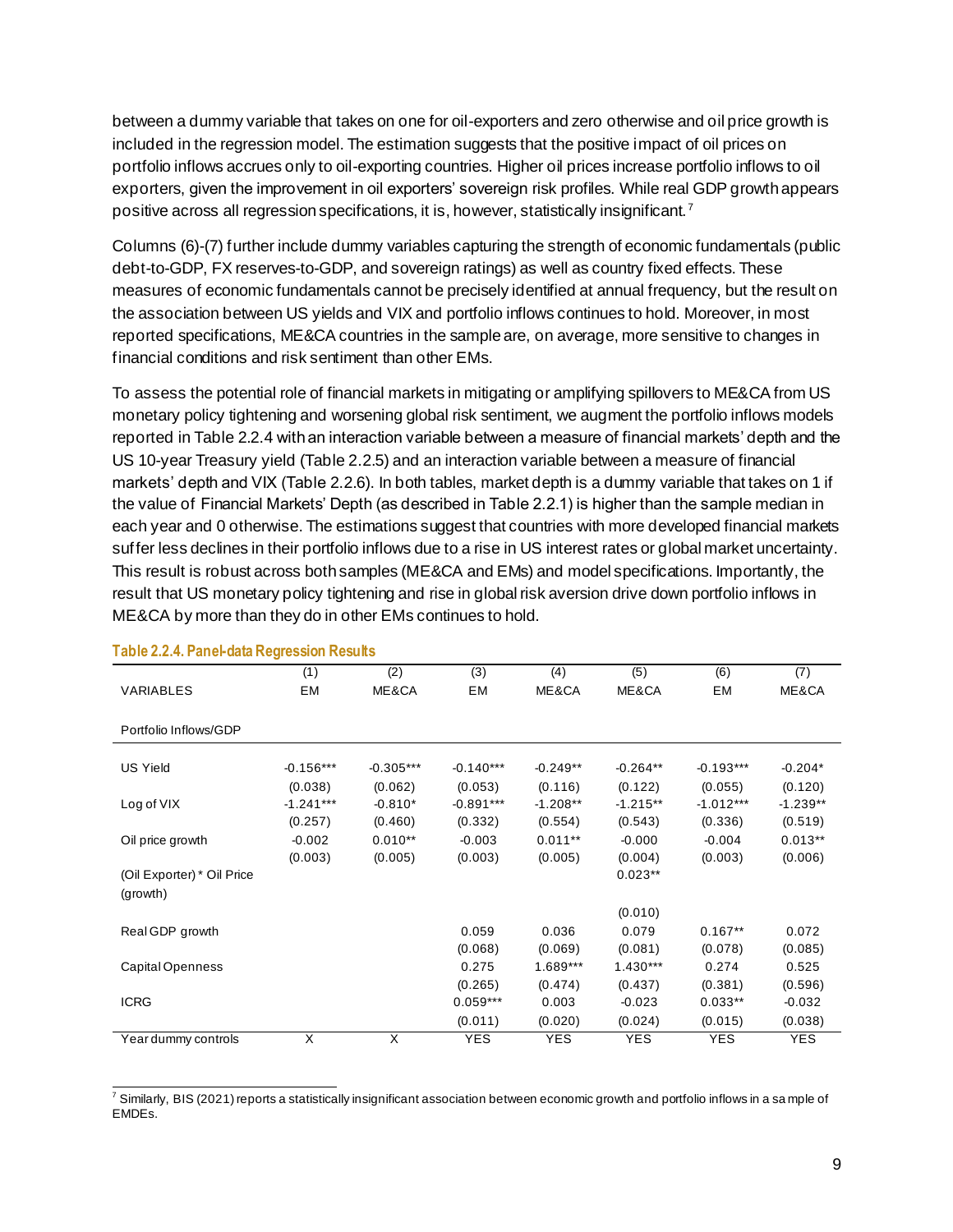#### **Table 2.2.4. Panel-data Regression Results** *(continued)*

|                              | (1)   | (2)   | (3)   | (4)   | (5)   | (6)        |            |
|------------------------------|-------|-------|-------|-------|-------|------------|------------|
| <b>VARIABLES</b>             | EM    | ME&CA | EM    | ME&CA | ME&CA | EM         | ME&CA      |
|                              |       |       |       |       |       |            |            |
|                              |       |       |       |       |       |            |            |
| Additional country-level     | X     |       | Χ     | x     | X     | <b>YES</b> | <b>YES</b> |
| variables                    |       |       |       |       |       |            |            |
| <b>Country Fixed Effects</b> | Χ     |       | Χ     | х     | X     | <b>YES</b> | <b>YES</b> |
| Observations                 | 953   | 407   | 870   | 347   | 347   | 870        | 347        |
| R-squared                    | 0.039 | 0.062 | 0.088 | 0.130 | 0.159 | 0.184      | 0.239      |

Source: IMF staff calculations.

Note: Columns (3)-(7) include lagged real GDP growth, lagged ICRG composite index, Ito-Chinn capital openness index, global financial crisis and COVID-19 dummy variables (that is, time dummy controls). Columns (6)-(7) include country fixed effects as well as three additional country-level control dummy variables that take on 1 if the variable's value is above the annual median and 0 otherwise (FX reserves-to-GDP, public debt-to-GDP, average sovereign credit rating). Robust standard errors clustered at country levels are reported in parentheses. EM: emerging market; ME&CA: Middle East and Central Asia. \*\*\* p<0.01, \*\* p<0.05, \* p<0.

#### **Table 2.2.5. Panel-data Regression Results (Financial Markets Depth and US Yields)**

|                        | $\overline{(1)}$ | $\overline{(2)}$ | $\overline{3)}$ | $\overline{(4)}$ | (5)         | (6)         | $\overline{(7)}$ | (8)         |
|------------------------|------------------|------------------|-----------------|------------------|-------------|-------------|------------------|-------------|
| <b>VARIABLES</b>       | EM               | ME&CA            | EM              | ME&CA            | EM          | ME&CA       | EM               | ME&CA       |
|                        |                  |                  |                 |                  |             |             |                  |             |
| <b>US Yield</b>        | $-0.156***$      | $-0.305***$      | $-0.218***$     | $-0.426***$      | $-0.163***$ | $-0.429***$ | $-0.247***$      | $-0.335***$ |
|                        | (0.038)          | (0.062)          | (0.044)         | (0.072)          | (0.053)     | (0.121)     | (0.054)          | (0.127)     |
| Log of VIX             | $-1.241***$      | $-0.810*$        | $-1.209***$     | $-1.036**$       | $-0.946***$ | $-1.310**$  | $-1.065***$      | $-1.371***$ |
|                        | (0.257)          | (0.460)          | (0.263)         | (0.436)          | (0.326)     | (0.533)     | (0.335)          | (0.504)     |
| Oil price<br>growth    | $-0.002$         | $0.010**$        | $-0.003$        | $0.010**$        | $-0.004$    | $0.011**$   | $-0.005$         | $0.012**$   |
|                        | (0.003)          | (0.005)          | (0.003)         | (0.005)          | (0.003)     | (0.005)     | (0.003)          | (0.005)     |
| US Yield *             |                  |                  | $0.486***$      | $0.671***$       | $0.371***$  | $0.621***$  | $0.719***$       | $0.541*$    |
| Market Depth           |                  |                  |                 |                  |             |             |                  |             |
|                        |                  |                  | (0.115)         | (0.166)          | (0.119)     | (0.188)     | (0.269)          | (0.308)     |
| Real GDP               |                  |                  |                 |                  | 0.047       | $-0.014$    | $0.151*$         | 0.042       |
| growth                 |                  |                  |                 |                  |             |             |                  |             |
|                        |                  |                  |                 |                  | (0.071)     | (0.062)     | (0.081)          | (0.078)     |
| Capital                |                  |                  |                 |                  | 0.368       | $0.943**$   | $-0.008$         | 0.734       |
| Openness               |                  |                  |                 |                  |             |             |                  |             |
|                        |                  |                  |                 |                  | (0.265)     | (0.420)     | (0.373)          | (0.606)     |
| <b>ICRG</b>            |                  |                  |                 |                  | $0.043***$  | $-0.019$    | $0.035**$        | $-0.039$    |
|                        |                  |                  |                 |                  | (0.011)     | (0.020)     | (0.015)          | (0.038)     |
| Year Dummy<br>Controls | X                | X                | X               | X                | <b>YES</b>  | <b>YES</b>  | <b>YES</b>       | <b>YES</b>  |
| Additional             |                  |                  |                 |                  |             |             |                  |             |
| <b>Country Level</b>   | X                | X                | X               | X                | X           | X           | <b>YES</b>       | <b>YES</b>  |
| Variables              |                  |                  |                 |                  |             |             |                  |             |
| <b>Country Fixed</b>   | X                | X                | X               | X                | X           | X           | <b>YES</b>       | <b>YES</b>  |
| Effects                |                  |                  |                 |                  |             |             |                  |             |
| Observations           | 953              | 407              | 891             | 380              | 870         | 347         | 870              | 347         |
| R-squared              | 0.039            | 0.062            | 0.071           | 0.134            | 0.101       | 0.167       | 0.194            | 0.251       |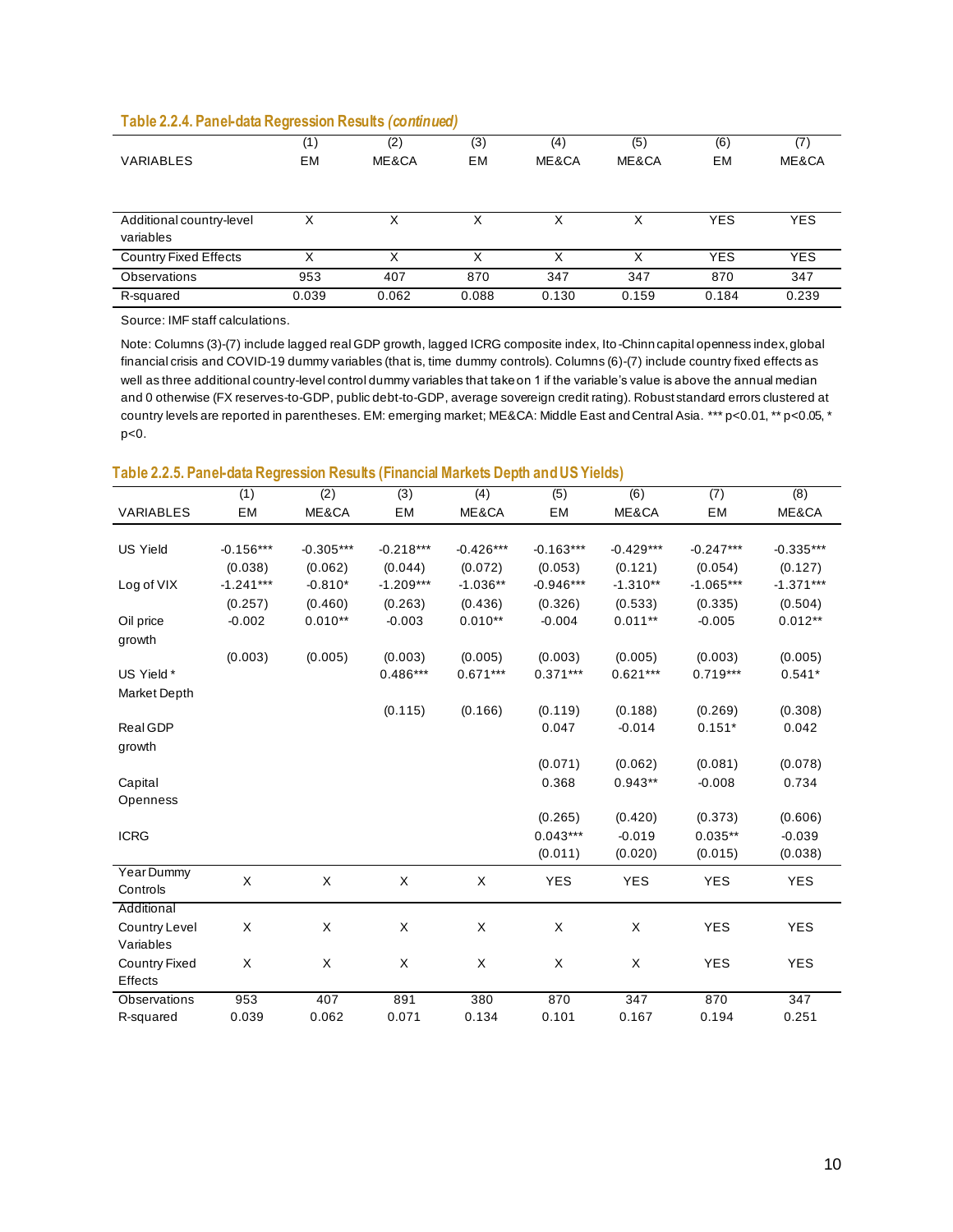#### Source: IMF staff calculations.

Note: Columns (5)-(8) include lagged real GDP growth, lagged ICRG composite index, Ito-Chinn capital openness index, global financial crisis and COVID-19 dummy variables (that is, time dummy controls). Market Depth is a dummy variable equal to 1 if the value is higher than the sample's median. Columns (7)-(8) include country fixed effects as well as three additional country-level control dummy variables that take on 1 if above the annual median and 0 otherwise (FX reserves-to-GDP, public debt-to-GDP, average sovereign credit rating). Robust standard errors clustered at the country level are reported in parentheses. EMs: emerging market and developing economies; ME&CA: Middle East and Central Asia. \*\*\* p<0.01, \*\* p<0.05, \* p<0.

| <b>VARIABLES</b>                         | (1)<br>EM              | (2)<br>ME&CA         | (3)<br>EM              | (4)<br>ME&CA           | (5)<br>EM                        | (6)<br>ME&CA                   | (7)<br>EM                       | (8)<br>ME&CA                   |
|------------------------------------------|------------------------|----------------------|------------------------|------------------------|----------------------------------|--------------------------------|---------------------------------|--------------------------------|
|                                          |                        |                      |                        |                        |                                  |                                |                                 |                                |
| <b>US Yield</b>                          | $-0.156***$            | $-0.305***$          | $-0.144***$            | $-0.253***$            | $-0.095*$                        | $-0.288***$                    | $-0.103$                        | $-0.203*$                      |
| Log of VIX                               | (0.038)<br>$-1.241***$ | (0.062)<br>$-0.810*$ | (0.044)<br>$-1.287***$ | (0.065)<br>$-1.354***$ | (0.054)<br>$-1.010***$           | (0.110)<br>$-1.604***$         | (0.063)<br>$-1.179***$          | (0.115)<br>$-1.801***$         |
| Oil price growth                         | (0.257)<br>$-0.002$    | (0.460)<br>$0.010**$ | (0.260)<br>$-0.002$    | (0.429)<br>$0.011**$   | (0.323)<br>$-0.003$              | (0.523)<br>$0.012**$           | (0.338)<br>$-0.005$             | (0.501)<br>$0.011**$           |
| Log of VIX $*$                           | (0.003)                | (0.005)              | (0.003)<br>$0.709***$  | (0.005)<br>$1.165***$  | (0.003)<br>$0.586***$            | (0.005)<br>$1.255***$          | (0.003)<br>$1.163***$           | (0.005)<br>$1.553***$          |
| Market Depth                             |                        |                      | (0.167)                | (0.250)                | (0.167)                          | (0.300)                        | (0.396)                         | (0.490)                        |
| Real GDP<br>growth                       |                        |                      |                        |                        | 0.051                            | $-0.022$                       | $0.155*$                        | 0.017                          |
|                                          |                        |                      |                        |                        | (0.070)                          | (0.064)                        | (0.081)                         | (0.077)                        |
| Capital<br>Openness                      |                        |                      |                        |                        | $0.435*$                         | 0.636                          | 0.229                           | 0.394                          |
| <b>ICRG</b>                              |                        |                      |                        |                        | (0.263)<br>$0.042***$<br>(0.011) | (0.399)<br>$-0.029$<br>(0.019) | (0.373)<br>$0.040**$<br>(0.016) | (0.583)<br>$-0.039$<br>(0.036) |
| Year Dummy<br>Controls                   | X                      | X                    | X                      | X                      | <b>YES</b>                       | <b>YES</b>                     | <b>YES</b>                      | <b>YES</b>                     |
| Additional<br>Country Level<br>Variables | X                      | X                    | X                      | X                      | X                                | X                              | <b>YES</b>                      | <b>YES</b>                     |
| <b>Country Fixed</b><br>Effects          | X                      | X                    | X                      | X                      | X                                | X                              | <b>YES</b>                      | <b>YES</b>                     |
| Observations<br>R-squared                | 953<br>0.039           | 407<br>0.062         | 891<br>0.072           | 380<br>0.157           | 870<br>0.104                     | 347<br>0.189                   | 870<br>0.194                    | 347<br>0.266                   |

#### **Table 2.2.6. Panel-data Regression Results (Financial Markets Depth and VIX)**

Source: IMF staff calculations.

Note: Columns (5)-(6) include lagged real GDP growth, lagged ICRG composite index, Ito-Chinn capital openness index, global financial crisis and COVID-19 dummy variables (that is, time dummy controls). Market depth is a dummy variable equal to 1 if the value is higher than the sample's median. Columns (7)-(8) include country fixed effects as well as three additional country-level control dummy variables that take on 1 if above the annual median and 0 otherwise (FX reserves-to-GDP, public debt-to-GDP, average sovereign credit rating). Robust standard errors clustered at country levels are reported in parentheses. EMs: emerging market and developing economies; ME&CA: Middle East and Central Asia. \*\*\* p<0.01, \*\* p<0.05, \* p<0.

### **2.2.3. Stress-testing Portfolio Inflows in ME&CA**

Portfolio inflows to ME&CA are stress-tested under three scenarios. Marginal effects on portfolio inflows are calculated using the estimated coefficients on the US 10-year Treasury yield and VIX (in column (4) of Table 2.2.4) and scenario parameters for these two variables in 2022.

$$
\widehat{\Delta Pinf}_{i,2022} = \hat{\beta}_{US\_Yield} * \Delta US_{Yield_{2022}} + \hat{\beta}_{\ln_{VIX}} * \Delta_{VIX}
$$

Table 2.2.7 and Figure 2.2.1 describe the baseline and shock scenarios as well as the simulated impact on portfolio inflows.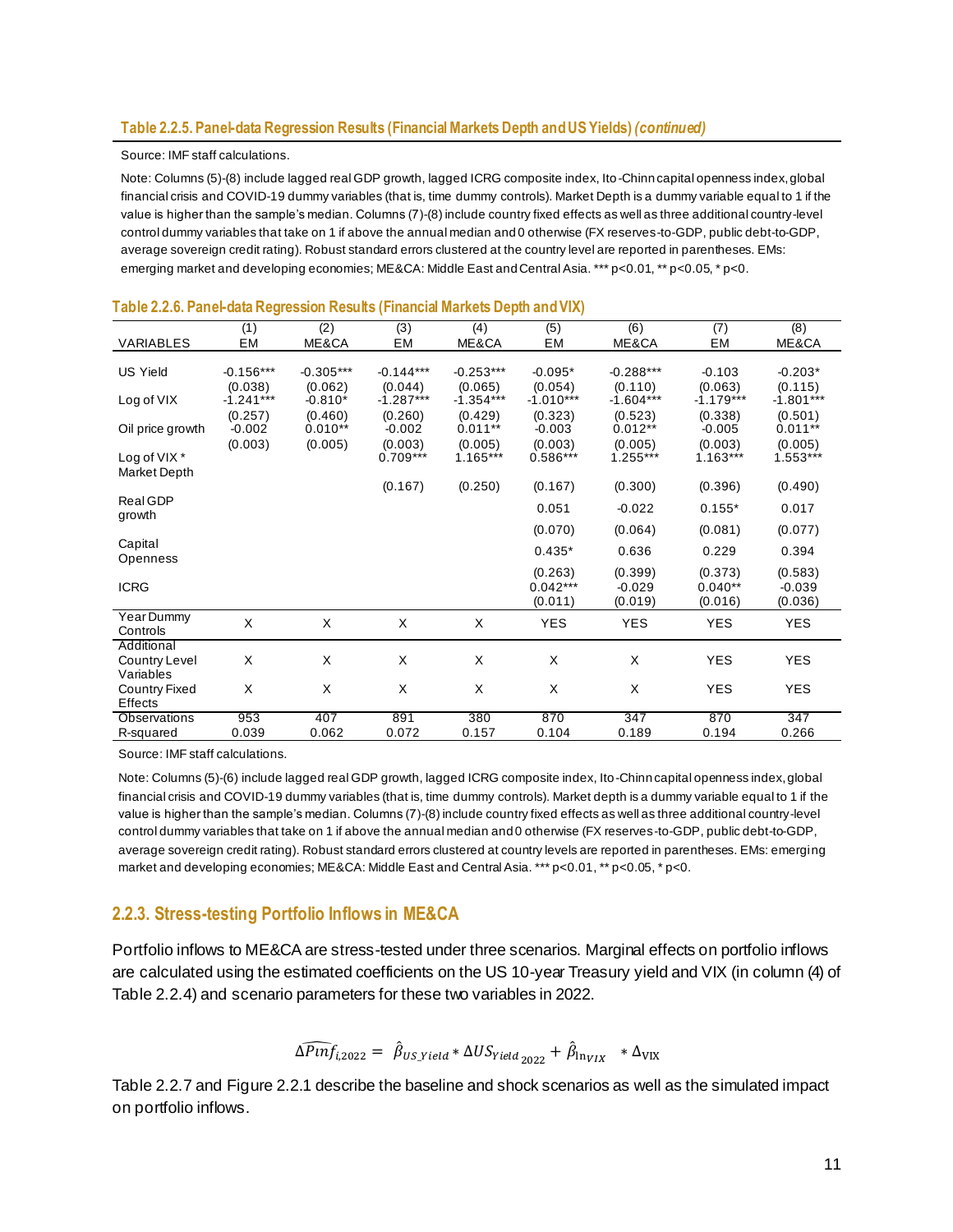#### **Table 2.2.7. Scenarios Used to Stress Test Portfolio Inflows to ME&CA**

**Scenario 1:** Baseline,  $\Delta US\_Yield_{2022} = 100$  bps (broadly in line with WEO projections),  $\Delta_{VIX} = 0$ ; Therefore,  $\widehat{\Delta PInf}_{i,2022} = \ \hat{\beta}_{US\_Yield} * 100bps$ 

**Scenario 2:**  $\Delta US_Yield_{2022} = 200$  bps,  $\Delta_{VIX} = 0$ . In this scenario, global financial conditions are assumed to be tighter-than-expected through an additional 100-bps increase in the US 10-year Treasury yield (in line with the rise during the 2013 Taper Tantrum episode).  $\widehat{\Delta PInf}_{i,2022}=\ \hat{\beta}_{US\_Yield}*200\ bps$ 

**Scenario 3:**  $\Delta US_{Yield_{2022}} = 200$  bps,  $\Delta_{\text{VIX}} = \frac{2 \sigma_{VIX}}{VIX_{202}}$  $\frac{20VIX}{VIX_{2021}}$ . In this scenario, we add to scenario 2 an increase of the VIX by 2 standard deviations (of its historical distribution since 2000). The change in the VIX is similar to the increase in the global uncertainty index during the 2018 Federal Reserve tightening episode.  $2 \pi r r \nu$ 

$$
\Delta \widehat{PInf}_{i,2022} = \hat{\beta}_{USYield} * 200bps + \hat{\beta}_{\ln_{VIX}} \left( \frac{2\sigma_{VIX}}{VIX_{2021}} \right)
$$

Source: IMF staff calculations.

Note: *PInf*: Portfolio inflows in percent of GDP.

### **Figure 2.2.1. Portfolio Inflows Stress Tests (U.S. Tightening and Global Uncertainty)**



yield. scenario 2: a 200 bps increase in the US 10-year treasury yield. scenario 3: a 200 bps increase in the US 10-year treasury yield and a two standard deviations increase in VIX in 2022 relative to 2021. bps = basis points. VIX = Chicago Board Options Volatility Index.